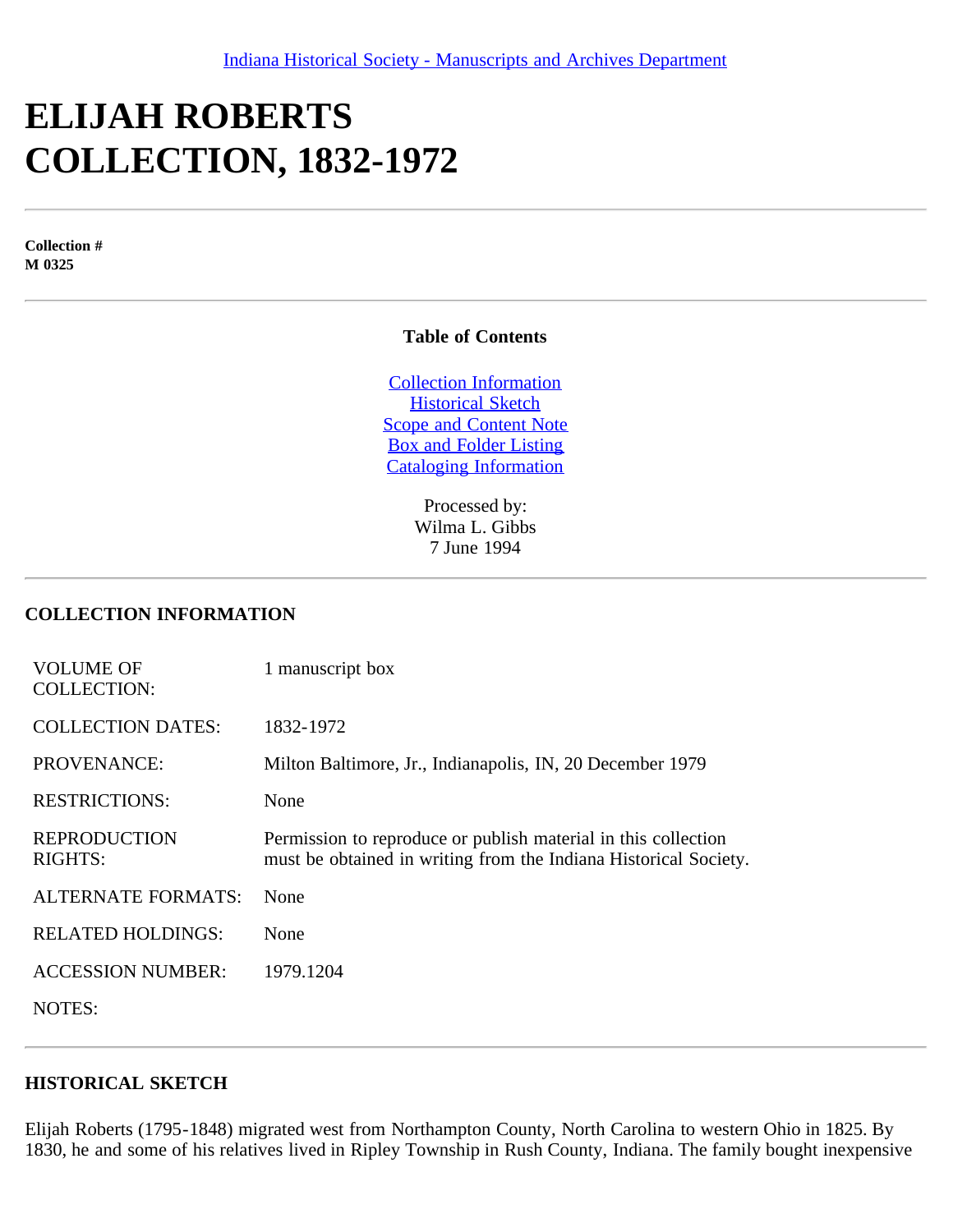government lands and formed a community known as Beech Settlement. With an influx of mosty free blacks fleeing North Carolina and Virginia after the 1831 Nat Turner Rebellion, the unclaimed lands of the Beech area had been depleted by the mid-1830s. Residents of the Beech and newcomers, many whom were relatives, began to seek out new lands further north and west. Elijah Roberts and his cousins, Willis and Hansel Roberts and Micajah Walden ventured to Jackson Township in Hamilton County. During the summmer of 1835, they made initial land purchases in the area. An abundance of the settlers in the community were surnamed Roberts and the area became known as Roberts Settlement. Although ten black farmers had purchased over 900 acres of government land by 1838 in the settlement, Stephen Vincent cites three reasons why the area settled relatively slowly, as compared to the Beech. At least three men, Stephen and Richard Roberts and Byrant Walden, maintained residences in Rush County, while they awaited further development of their new community; the Panic of 1837; and the tapering off of black immigrants from the South.

Elijah Roberts had come west with his wife, Kessiah, and a few of their children. (Most of their children were born after their arrival in Indiana.) After his death in 1848, she continued to farm their land. The Roberts descendants also purchased or inherited land and continued their forebearers' tradition of land ownership. Outmigration from both settlements increased significantly by the beginning of the 20th century. The Roberts and Beech settlements have ceased to be vibrant communities, but the descendants return annually during the summer to celebrate with homecoming reunions.

Sources: Materials in the collection.

Conkling, Edgar C., "Roberts Settlement--A Mixed-Blood Agricultural Community in Indiana." Masters Thesis, University of Chicago, 1957.

Cord, Xenia, "Black Rural Settlements in Indiana before 1860*,*" *Indiana's African-American Heritage: Essays from Black History News & Notes*. Indianapolis: Indiana Historical Society, 1993.

Vincent, Stephen, "African-Americans in the Rural Midwest: The Origins and Evolution of Beech and Roberts Settlements, ca. 1760-1900. Ph.D dissertation, Providence, R.I.: Brown University, 1991.

## <span id="page-1-0"></span>**SCOPE AND CONTENT NOTE**

The Elijah Roberts Collection (1830-1972) consist of one manuscript box. The materials are mostly items pertaining to Roberts (folders 1-6) and other family members, son Peter (folders 7 and 8), and daughter Martha (folder 9), and granddaughter, Almary Roberts Wallace (folder 10). Elijah Roberts' papers include a copy of his 1820 freedom papers and his last will and testament. His many business papers, spanning the middle third of the 19th century, include tax receipts and land appraisals, along with numerous promissory notes. Though the Elijah Roberts family lived in several places, most of his collection materials relate to Roberts Settlement, a rural community in Jackson Township, Hamilton County, Indiana.

Folder 12 contains a handwritten history of Cabin Creek AME church, location unknown. Clippings and a news journal that pertain to Roberts Settlement are contained in folders 13 and 14. Photographs and newsletter related to the community are in the last two folders.

## <span id="page-1-1"></span>**BOX AND FOLDER LISTING**

## **Box 1: Freedom papers, business papers, last will and testament, Roberts Settlement Reunion**

FOLDER CONTENTS

1 Freedom papers, 1820